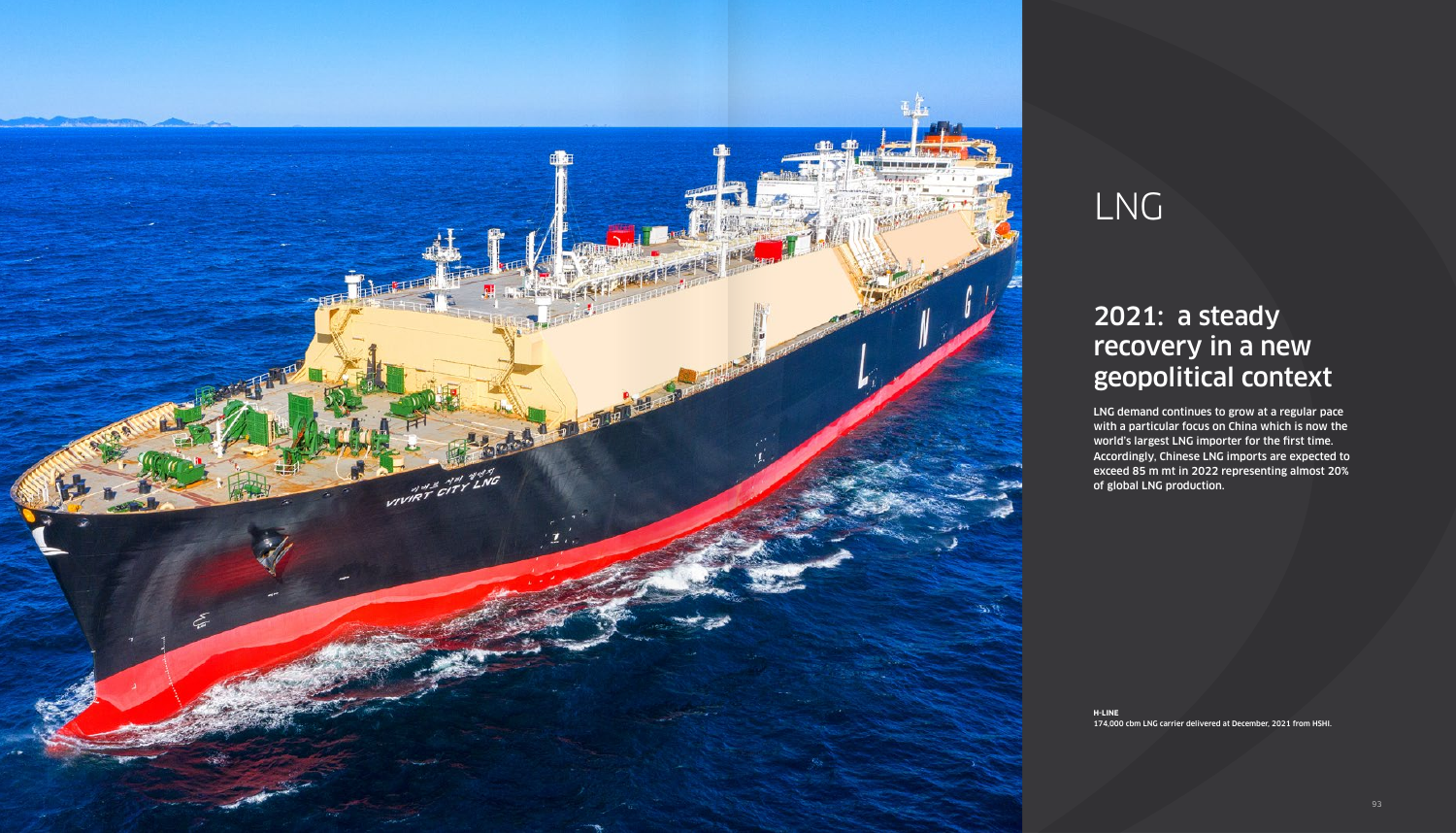### LNG carriers new orders

86 large LNG carriers were ordered in 2021, an all-time record. Whereas all orders placed in 2020 were linked to a specific project and/or a long-term contract with a major oil and gas company, 2021 shows a different attitude. Encouraged by the surging prices of newbuildings, shipowners declared their options or decided to place new orders, on a speculative basis which totalled 19 orders.

Australia edged Qatar as the world's largest LNG exporter in 2021. Meanwhile, 32 0 the US saw the largest increase in exports as volumes ballooned by 45%.

The vessels scrapped in 2021, as in 2020, were old ladies built between 1977 and 1997, with a capacity between a  $125,000$  cbm to  $128,000$  cbm (5 Moss

> Hyundai Heavy Industries accounted for more than 35% of the orders placed last year and so remains the yard with the largest orderbook with 59 LNG carriers on order (39% **Annual voyage number & intake** of the global orderbook). Then follows, Samsung Heavy Industries and Daewoo which have both registered a similar number of orders, with 23 and 19 orders, respectively. 10 orders were placed at Hudong-Zonghua in 2021, among them, 4 for QatarEnergy and 5 for Chinese owners.

Global LNG trade has also been supported by Chinese demand rising to around 77 m mt per year, an unprecedented level which represents double its imports in 2017. More than 30 m mt of the LNG imported by China last year originated from Australia, almost the same level as in 2020.

LNG exports from the globe's major suppliers increased last year. The three major LNG exporters (Qatar, Australia and the US) which together account for 0 more than 60% of global LNG production have steadily increased their exports over the last three years, and with it their share of global volumes. LNG exports from the US now represents almost 70 m mt per year which is double its 2019 production level. 16 21 22 23 24 25 26 27 28 29 20 21 22 23 24 25 26 27 28 29 20 21 22 23 24 25 26 27 28 29 29 29 29 20 21 22

#### By end-2021, the fleet of large LNG Carriers stood at 593 units representing annual growth of 8%. Last year, 52 vessels were delivered and 7 were scrapped.



It is interesting to note that LNG is increasingly considered as a geopolitical tool with the signature of several significant long-term sale and purchase agreements between US-based LNG projects and Chinese companies including Unipec, Sinochem and CNOOC. These agreements were signed against the backdrop of the diplomatic crisis between Australia and China which has led Chinese buyers to search for new sources of supply. At the same time, several Eastern European countries including Poland are reinforcing their LNG Imports from elsewhere, especially the US Gulf, despite the availability of pipeline gas from neighbouring Russia. The high spot rates observed in 2021 will increase the development of new liquefaction projects, especially in Russia and North 250 America, to address the growing demand for LNG in China and Southeast Asia. This new geopolitical situation will undoubtedly increase both the international trade of LNG and associated shipping demand.

#### **LNG TRADE**

type and 2 Membrane type).

Deliveries in 2022 will be towards the bottom of the historical range with only 24 units scheduled, which reflects low ordering activity in 2020. The orderbook 43,1 extends out to 2025 with at least 20 deliveries. With a record number of orders placed in 2021, and with the slots reserved by QatarEnergy for the renewal of their fleet as well as the expansion of their new terminals, and Total for Mozambique, South Korean and Chinese yards have very few slots remaining for 2025 and obviously 2024 is already full.

**LNG FLEET**

#### **LNG TRADE**

LNG trade increased by 5% year-on-year in 2021. After none, our cargo cancentations doining 2020, 200 trade has Accordingly, we anticipate annual growth of 10% in 2022. numerous cargo cancellations during 2020, LNG trade has

onboard LNG Carriers which accounted for 5,653 voyages. During 2021 more than 380 m mt of LNG were loaded

#### **THE FLEET**



#### **Main LNG exporters**



64% of global LNG demand was in Asia last year and for the first time, China overtook Japan as the world's top LNG buyer. Indeed, while Japanese imports have slipped slightly over the past couple of years, Chinese imports have continued to increase by 12-13% annually over the last 3 years.

Main LNG importers (MT)

Main LNG exporters (MT)

80

**Annual voyage number & intake**

**LNG carrier Fleet evolution in 2020**







#### LNG carrier Fleet evolution in 2021







## Conventional LNG carriers deliveries and orderbook

#### LNG carriers orders



#### 240,000,000 72 I carriers were **86 large LNG ordered in 2021, an** Voyage Number Voyage Intake **all-time record**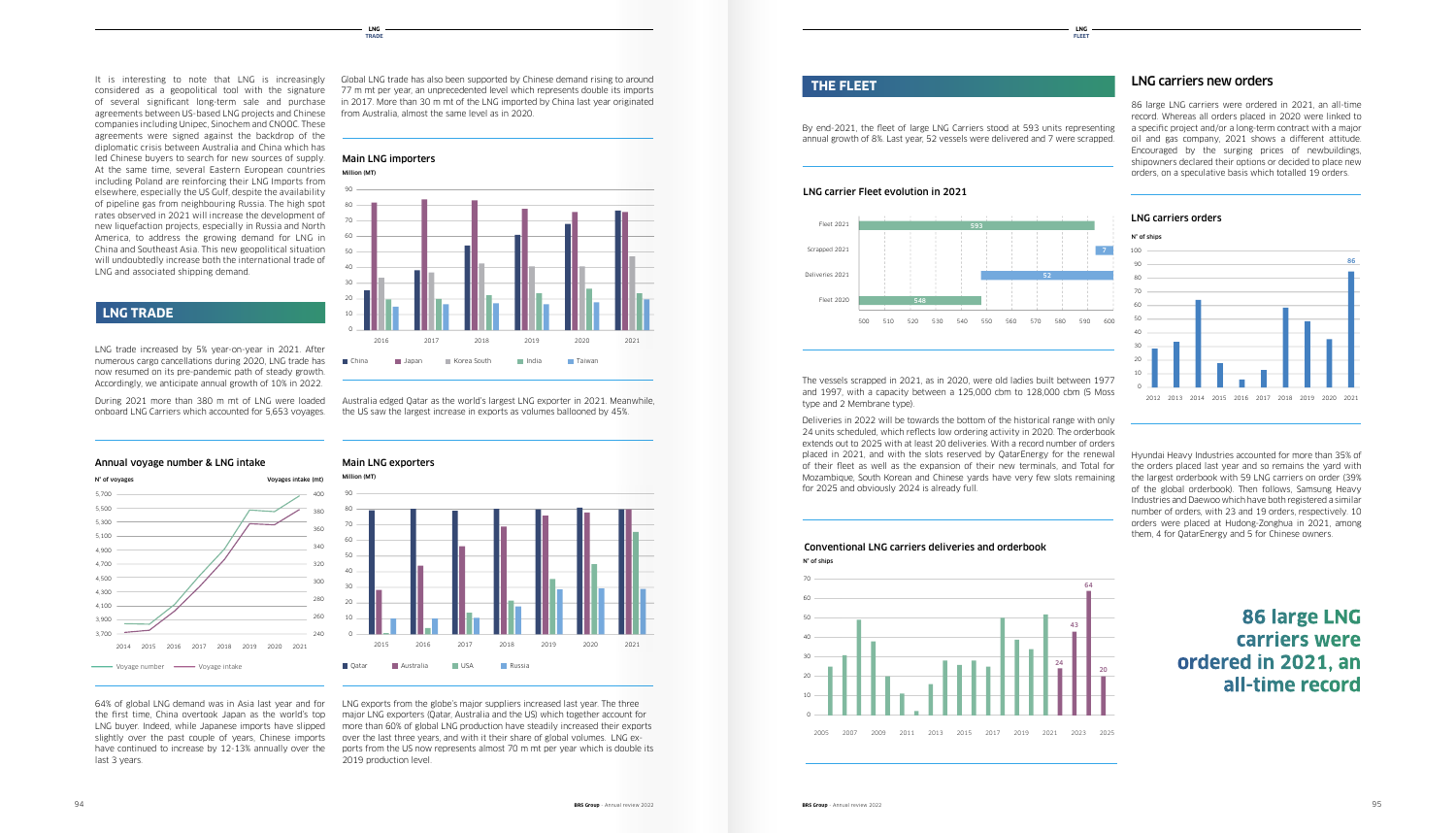Proposed LNG terminal capacity to meet the forecast 5% annual increase in LNG demand over 2022-31 totals 106 mtpa. This would require an extra 138 standard LNG carriers.

In total, LNG export capacity under construction and that proposed would imply a need for 311 extra standard LNG carriers.

Therefore the net requirement from 2022 to 2031 will be 202 LNG carriers, equivalent to 29 vessels ordered each year over the next 7 years.

Among them, 151 vessels have already been ordered.

However, 13 vessels above 40 years old up to 2031 are expected to be scrapped. Besides, due to the new IMO regulations being introduced in 2023, the steam turbine fleet will have to reduce their speed. This speed reduction implies a need for 29 new standard LNG carriers.

#### LNG Carriers Forecast

By 2031, 202 LNG carriers are required to meet the 5% projected annual increase in LNG demand. This forecast takes into account:

- the current orderbook
- vessels scrapped > 40years
- the speed reduction of steam turbine vessels (ST) to fulfil IMO CO2 emission regulations

implies that there is a need for 173 standard LNG carriers.

#### **LNG FLEET**

As of 1<sup>st</sup> January 2022, 134 mtpa of export capacity is under construction. This

#### **LNG FLEET**

Last year we noticed that the share of the current orderbook to be fitted with XDF slow speed two stroke engine-based propulsion rose to 70%, at the expense of the MEGI-based propulsion. 2021 has seen the spectacular emergence of the new MAN low pressure two stroke engine-based propulsion – the MEGA. Launched mid-2021, the MEGA accounted for 43% of orders placed in 2021 and 24% of the current orderbook, with 37 LNG carriers set to be equipped with the technology.

LNG carriers on order by engine type

The LNG Shipbuilding market saw a very hectic year in 2021. The price level for a 174,000 cbm LNG carrier built to the most modern standards, with slow speed diesel engine-based propulsion, a 0.085% boil-off rate and a reliquefaction/subcooling unit started in the range of \$180 -190 million until May 2021 and reached \$215-220 million by end-2021. As expected, the Qatari project has provoked a bottleneck for LNG carrier deliveries over 2024-25, with 151 berths reserved. Qatar Energy has already placed 14 orders in the four main yards. Total still hold 16 slots at Hyundai and Samsung, with these options to be declared in March 2022.

| <b>Terminals</b>                                   | <b>Region</b> | Start up<br>expected | Export<br>capacity<br>mtpa | <b>Gross fleet</b><br>requirement |
|----------------------------------------------------|---------------|----------------------|----------------------------|-----------------------------------|
| Sengkang LNG Train 1                               | <b>SEA</b>    | 2023                 | 0.5                        | $0.3-1$                           |
| Portovaya LNG (FSU)                                | <b>Baltic</b> | 2022                 | 1.5                        | 1.4                               |
| Tangguh LNG Train 3                                | <b>SEA</b>    | 2022                 | 3.8                        | 2.1<br>L.                         |
| Tortue West Ahmeyim 1<br>(FLNG)                    | WAF           | 2024                 | 2.5                        | 3.2<br><b>College</b>             |
| Coral South 1 (FLNG)                               | EAF           | 2023                 | 3.4                        | 4.7                               |
| <b>Calcasieu Pass LNG</b>                          | <b>USGC</b>   | 2022                 | 10.0                       | 13.1                              |
| <b>Arctic 2 LNG Train 1</b>                        | Yamal         | 2023                 | 6.6                        | 8.2                               |
| Sabine Pass Train 6                                | <b>USGC</b>   | 2022                 | 4.5                        | 5.9                               |
| <b>LNG Canada</b>                                  | WCAN          | 2025                 | 14.0                       | 17.0                              |
| Mozambique LNG                                     | EAF           | 2026                 | 12.9                       | 17.9                              |
| Nigeria LNG Train 7                                | <b>WAF</b>    | 2024                 | 7.6                        | 9.9                               |
| <b>Arctic 2 LNG Train 2</b>                        | Yamal         | 2025                 | 6.6                        | 8.2                               |
| <b>Golden Pass LNG Train 1</b>                     | USGC          | 2025                 | 5.2                        | 6.8                               |
| Golden Pass LNG Train 2                            | <b>USGC</b>   | 2025                 | 5.2                        | $6.8$ $\overline{\phantom{0}}$    |
| <b>Golden Pass LNG Train 3</b>                     | <b>USGC</b>   | 2025                 | 5.2                        | 6.8                               |
| <b>Arctic 2 LNG Train 3</b>                        | Yamal         | 2025                 | 6.6                        | 8.2                               |
| Energia Costa Azul                                 | <b>WCAN</b>   | 2024                 | 2.5                        | 3.0                               |
| <b>Pluto LNG Expansion</b>                         | <b>SEA</b>    | 2026                 | 4.5                        | 2.5<br>Ш                          |
| North Field<br><b>LNG Expansion Train 1</b>        | МE            | 2025                 | 7.8                        | 10.9                              |
| North Field<br><b>LNG Expansion Train 2</b>        | МE            | 2026                 | 7.8                        | 10.9                              |
| North Field<br><b>LNG Expansion Train 3</b>        | МE            | 2026                 | 7.8                        | 10.9                              |
| <b>North Field</b><br><b>LNG Expansion Train 4</b> | МE            | 2027                 | 7.8                        | 10.9                              |
| <b>Total</b>                                       |               |                      | 134                        | 173                               |



#### Owners of 2021 orders **Owners 2021 orders**

#### Charterers of 2021 orders Speculative **Charterers 2021 orders**

| <b>STATUS OF TERMINAL</b>       | <b>Export</b><br><b>Capacity</b><br>mtpa | <b>Fleet</b><br>requirement<br># |
|---------------------------------|------------------------------------------|----------------------------------|
| <b>Under construction</b>       | 134                                      | 173                              |
| <b>Proposed</b>                 | 106                                      | 138                              |
| <b>TOTAL U/C &amp; PROPOSED</b> | 240                                      | 311                              |

| <b>FLEET BALANCE</b>                                                                                | <b>Vessel</b><br># |
|-----------------------------------------------------------------------------------------------------|--------------------|
| Orderbook<br>at end Dec 2021                                                                        | -151               |
| <b>Expected scrapped vessels</b>                                                                    | +13                |
| Impact of speed reduction<br>(17kn to 14kn) of ST on the fleet<br>requirement (202# of c. 135k cbm) | $+29$              |
| <b>Net Fleet Requirement</b>                                                                        | 202                |

**By 2031, 202 LNG carriers are required to meet the 5% projected annual increase in LNG demand**

**Owners 2021 orders**